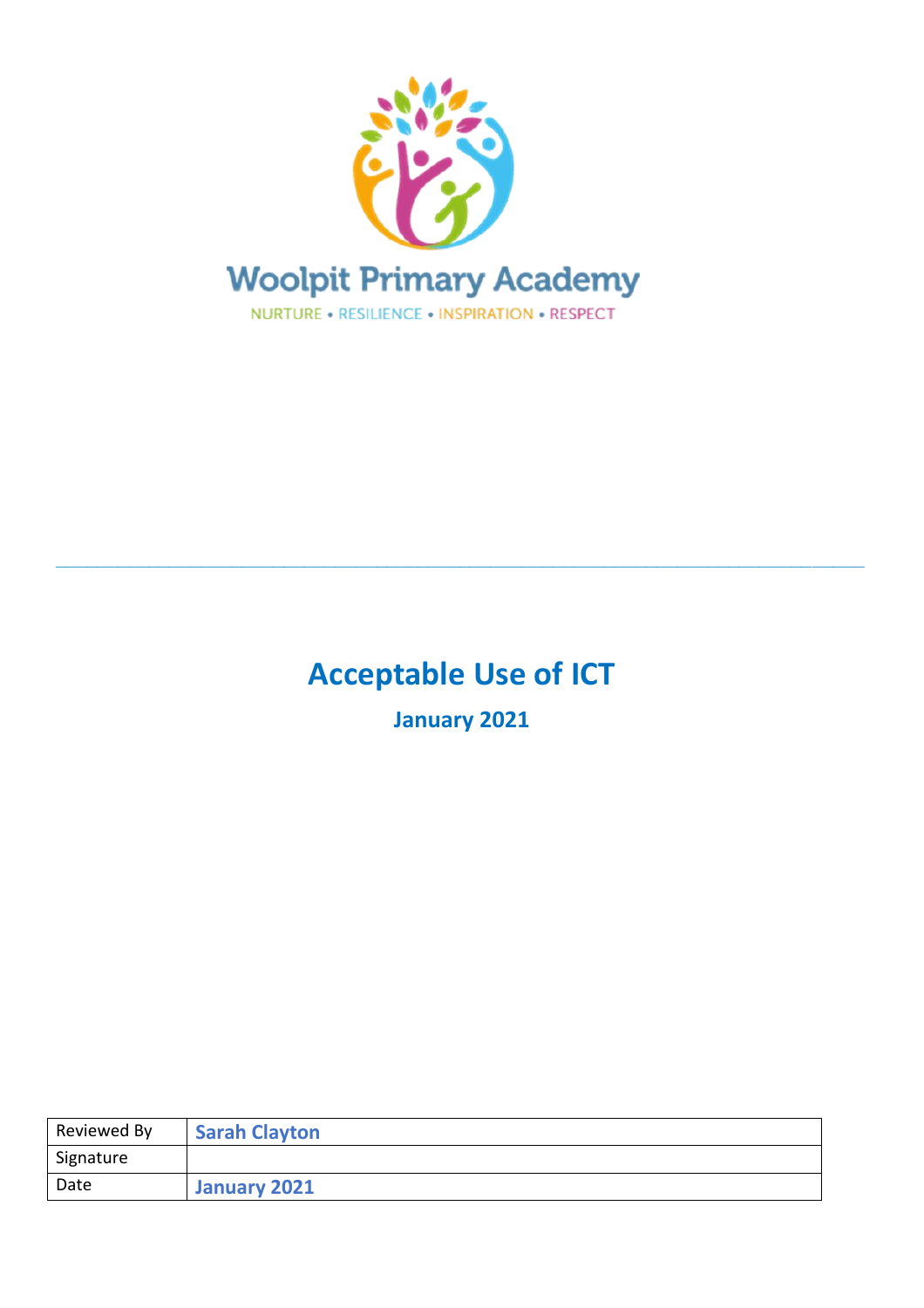# **Our vision:**

Our core values are; **Nurture, Resilience, Respect, Inspiration,** which are at the heart of all we do. This is to ensure children leave Woolpit Primary Academy with a love of learning, as resilient individuals who are prepared for their futures. Our nurturing approach will ensure all pupils grow into well-rounded individuals with healthy minds. Children will leave our primary school as respectful members of the community; inspired to learn and motivated to achieve.

# **Table of Contents**

| 1              | <b>INTRODUCTION 3</b>                                         |
|----------------|---------------------------------------------------------------|
| 1.1            | Purpose Error! Bookmark not defined.                          |
| 1.2            | Scope                                                         |
| $\overline{2}$ | <b>RESPONSIBILITIES</b><br>3                                  |
| 2.1            | Schools 3                                                     |
| 2.2            | <b>Users</b><br>4                                             |
| 3              | <b>EMAIL</b><br>- 5                                           |
| 3.1            | Email Etiquette 5                                             |
| 3.2            | Legal Liability and Misuse of Email 6                         |
| 3.3            | Information Security, Viruses, Spam and Email Monitoring<br>6 |
| 4              | PERSONAL USE AND PRIVACY<br>7                                 |
| 5              | <b>DATA</b><br>8                                              |
| 6              | <b>MOBILE PHONES, PHOTOGRAPHS AND INSTANT MESSAGING</b><br>8  |
| 7              | <b>SOCIAL NETWORKING</b><br>8                                 |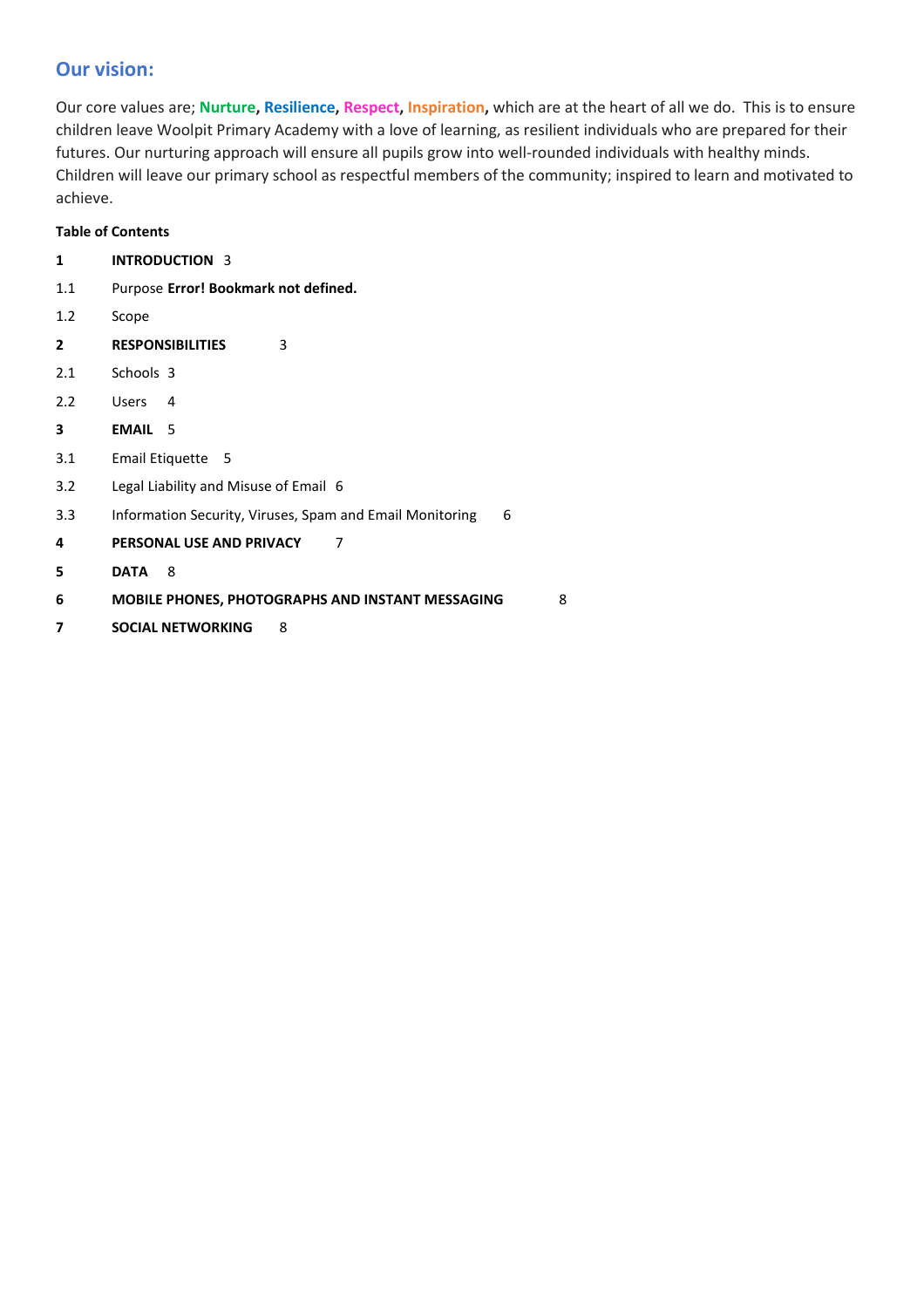#### **1 INTRODUCTION**

The school recognises the important contribution that effective use of technology can make to learning, professional development and the efficient operation of the school. It encourages all members of the school community to make appropriate use of the available tools to learn, organise and share. However, there are risks and this policy seeks to provide clear guidelines to minimise them.

#### **1.1 Purpose**

- 1.1.1 The purpose of this policy is to:
	- define and describe the acceptable use of ICT (including mobile phones and digital cameras) for the school, its staff, pupils and volunteers;
	- minimise the risk to pupils of inappropriate use;
	- minimise the risk to ICT systems and the information contained in them;
	- to protect school governors and staff from litigation and disciplinary action;
	- to describe the etiquette and standards that staff and pupils are expected to observe when using the school's email facilities and ensure that staff and pupils are aware of the consequences of inappropriate use;
	- to provide clear guidance to staff, governors and volunteers on their use of social media in as far as it affects the school;
	- ensure the reputation of the school is not adversely affected by inappropriate use of social media.
- 1.1.2 It is not the intention of this policy to impose restrictions that are contrary to a culture of openness and trust, and rights of access to information.

#### **1.2 Scope**

1.2.1 This policy applies to the use of ICT, websites, applications and email facilities for which the school is accountable and responsible. It is applicable to school governors, staff, pupils, and volunteers. It also includes partners and agents who the school has authorised to access ICT facilities including contractors and vendors with access to ICT systems. For the purposes of this policy all these individuals are referred to as 'user' or 'users'.

#### **2 RESPONSIBILITIES**

#### **2.1 Schools**

- 2.1.1 **Training** The School will train users in the Acceptable Use of ICT (Schools), including health and safety requirements under the display screen regulations 1992, Information Security and Data Protection, including when it is appropriate and permissible to share data.
- 2.1.2 **Induction, Training and Support** The School is responsible for ensuring that adequate induction and training is undertaken by users, including pupils, and that support is provided to them so as to implement this policy.
- 2.1.3 **User Access to Networks** The Head Teacher, or delegated authority, is responsible for approving and authorising all user access to the School Network and ICT resources.
- 2.1.4 **Equipment Inventory**  The Headteacher is responsible for ensuring that an up to date inventory of ICT equipment is maintained together with a list of to whom it has been issued.
- 2.1.5 **System or Account Misuse** When a complaint of possible system or account misuse by a user is reported, the validity of the incident will be reviewed by the Headteacher and advice sought from the County Education Officers who will agree an appropriate strategy for investigation.
- 2.1.6 **Equipment Disposal** Equipment disposal will be managed in accordance with the *Waste Electrical & Electronic Equipment Directive (WEEE)*. Mobile Media (e.g. CD ROMS, DVDs) should be disposed of by way of shredding.
- 2.1.7 **Policy Development**  The Governing Body is responsible for reviewing the policy on an annual basis.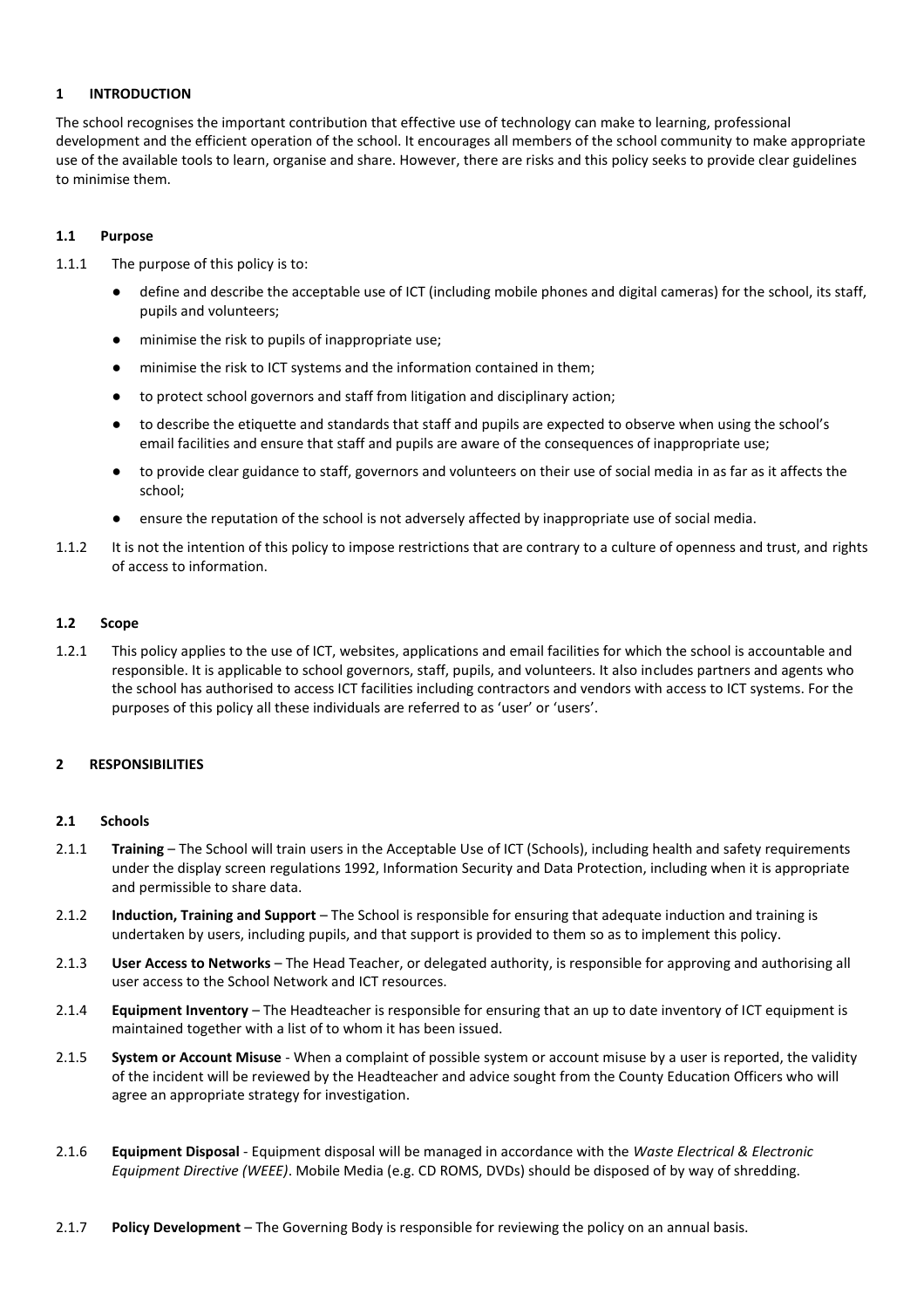#### **2.2 Users**

- 2.2.1 **User Agreement** By using the ICT equipment provided to them and by logging on to ICT or email systems, users agree to abide by this policy and any others that are relevant (eg. Safeguarding).
- 2.2.2 **Breach of Policy**  Staff found to be in breach of this policy may be disciplined in accordance with the school's disciplinary procedure. In certain circumstances, breach of this policy may be considered gross misconduct resulting in the termination of employment. Other users should be aware that breach of this policy may result in removal of school ICT access, pupil disciplinary action and, in certain circumstances, criminal investigation. Users must report all suspected breaches of this policy to the Headteacher.
- 2.2.3 **Training and Documentary Evidence** All users should undergo appropriate training and ensure that they possess and supply all required documentary evidence (e.g. CRB).
- 2.2.4 **Access Authorisation** Users must not connect, or attempt to connect, any ICT equipment provided to them to any network, or system; or access, or attempt to access, any network or system without prior explicit authorisation to do so.
- 2.2.5 **Data Protection** All users are expected to act in a responsible, ethical and lawful manner with the understanding that electronic and manual information may be accessible to the public under the relevant information legislation, including the Freedom of Information Act 2000. Users should uphold privacy and confidentiality in accordance with the Data Protection Act 1998. Care must also be taken not to breach another person's copyright, trademark or design – nor to publish any defamatory content. Users responsible for managing data should follow current *School Policies and Procedures* and best practice. This includes specifying and taking appropriate measures to secure data from unauthorised access during normal working processes, in transit or when in storage. (See also the *Data* section)
- 2.2.6 **Authorised ICT Equipment** Users must only attempt to access the schools network from authorised ICT equipment and systems.
- 2.2.7 **Inventory of ICT Equipment** Users must inform the Headteacher if they change the location of any ICT equipment to ensure that it can be found easily.
- 2.2.8 **Mobile Devices** Users allocated mobile devices (e.g. laptops, tablets, mobile phones, digital cameras) will be expected to sign for their receipt and must ensure that they are kept securely when not in use, or being transported and returned when they leave the school. The insurance policies used by the school do not cover loss of equipment from unattended vehicles. Staff may use school equipment for authorised business use only, except as allowed for in paragraph 2.3.2.
- 2.2.9 **Legal Responsibility** No user may use ICT resources in violation of license agreements, copyrights, contracts or national laws, or the policies, rules or regulations of the school or County Council.
- 2.2.10 **Password and User Account Protection** Users are required to use a secure password that could not be easily guessed. They must protect their password and not share their account details with others for their use, nor utilise another users' account or misrepresent their identity for any reason. Users must not log on to a machine using their password for another user to then use. Users must not under any circumstances reveal their password to anyone. Passwords used for school accounts must not also be used for any personal accounts.
- 2.2.11 **Access to Another User's Personal Electronic Documents** No user shall access (e.g., read, write, modify, delete, copy, move) another user's personal electronic documents (including email) without the owner's permission or as allowed by this policy or by law. Personal electronic documents are those that are solely non business electronic documents.
- 2.2.12 **Unauthorised Access Protection** Users must log out from or lock their PC or laptop when temporarily away from their desk to prevent unauthorised access and use a secure password. This applies wherever the user is located at the time of use (e.g. home or School). All pupil data must be stored in secure locations on the school network to which only authorised users have access.
- 2.2.13 **Access to Data** Users must not access, load or download any data on any device without the knowledge, approval and authorisation of the owner and accountable person for the system the data originates from.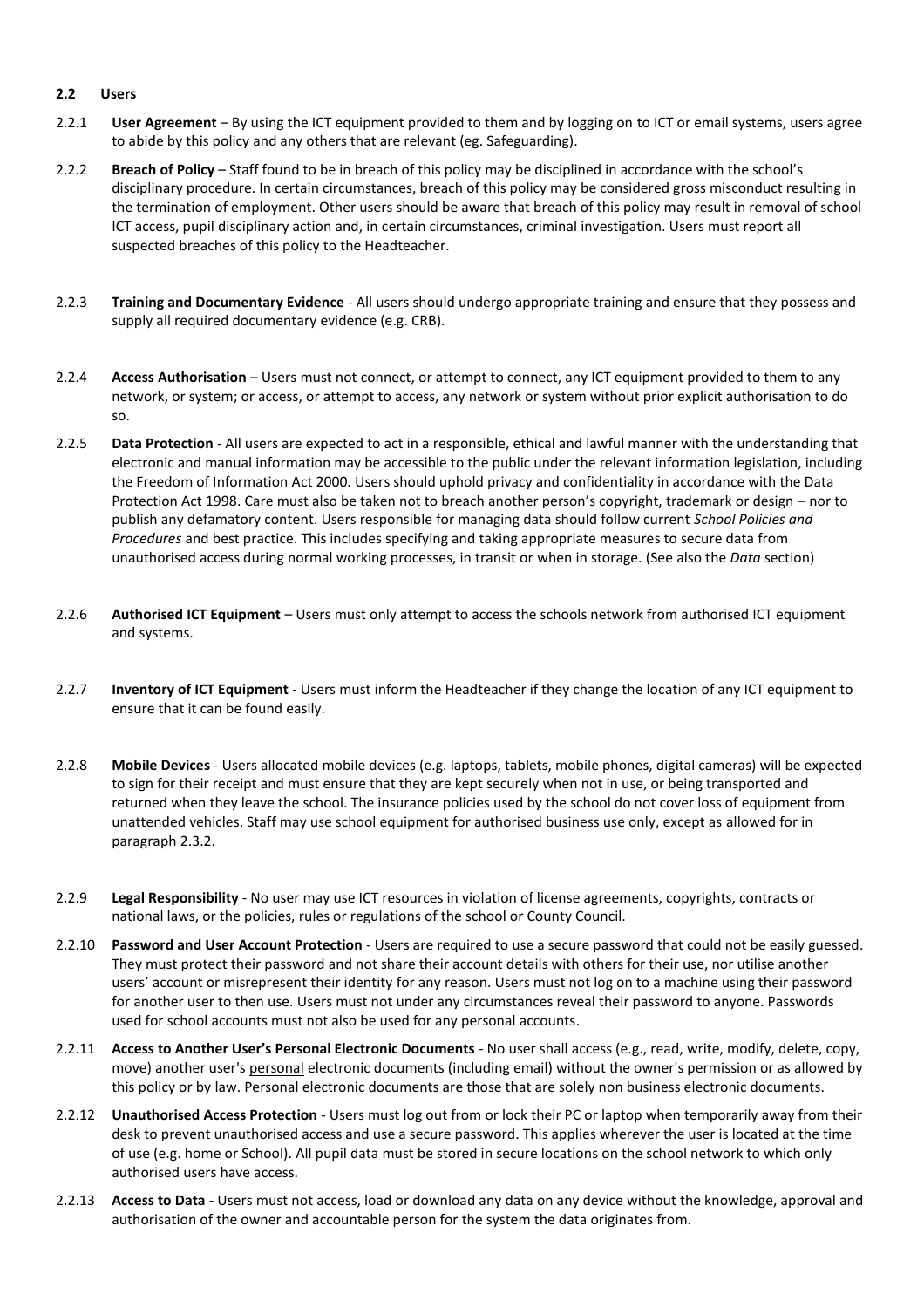- 2.2.14 **Software and applications**  No user may load or download software on any device without the authorisation of the Headteacher. Periodic audits of software held on ICT equipment will be undertaken.
- 2.2.15 **Anti-Virus and Personal Firewall Software** Network connected devices must have approved anti-virus and personal firewall software installed, activated and functioning. Users may not turn off anti-virus and personal firewall software. All users of ICT resources have the responsibility to take precautions to prevent the initial occurrence and subsequent spreading of a computer virus. No one may knowingly create, install, run, or distribute any malicious code (e.g. viruses, Trojans, worms) or another destructive program on any ICT resource. If a device is identified as being infected with a possible virus, Trojan or worm, steps will be taken to isolate it from the network immediately.
- 2.2.16 **ICT Security and Connection to Networks** No one may knowingly or willingly interfere with the security mechanisms or integrity of ICT resources. No one may use ICT resources to attempt unauthorised use, or interfere with the legitimate use by authorised users, of other computers on internal or external networks. No one may make or attempt to make any unauthorised connection to the schools network or connect any computer, network system or other ICT device to the school network unless it has been approved by the school. Access to networks will be monitored as allowed for by this policy and law (see 2.3.6).
- 2.2.17 **Wireless Connections**  Users should not connect any School device to an unsecured Wireless Network.
- 2.2.18 **Inappropriate Material** No one may use ICT resources to transmit abusive, threatening, or harassing material, chain letters, spam, or communications prohibited by law. No one may abuse the policies of any newsgroups, mailing lists, and other public forums through which they participate from a school account.
- 2.2.19 **Inappropriate Content** The following content should not be created or accessed on ICT equipment at any time:
	- pornography and "top-shelf" adult content;
	- material that gratuitously displays images of violence, injury or death;
	- material that is likely to lead to the harassment of others;
	- material that promotes intolerance and discrimination on grounds of race, sex, disability, sexual orientation, religion, belief or age;
	- material relating to criminal activity, for example buying and selling illegal drugs;
	- material relating to any other unlawful activity e.g. breach of copyright;
	- material that may generate security risks and encourage computer misuse.
- 2.2.20 **Accidental Access of Inappropriate Material or Content** It is possible to access or be directed to unacceptable Internet sites by accident. These can be embarrassing and such sites can be difficult to get out of. If users have accessed unacceptable content or are in receipt of unacceptable material via email, they should inform the Head Teacher. This may avoid problems later should monitoring systems be alerted to the content.
- 2.2.21 **Website Blocking** The school may block user access to various categories of websites, including download of content capability. This could be because the websites are not determined as appropriate for school use, or providing access could compromise the bandwidth of the Internet capability for essential school use, or that the content or download of content could pose a security threat to the school network. If there is a need to access or download content from a blocked website then the user requiring access must agree this with the Headteacher and request the access through the ICT technicians.
- 2.2.22 **Website Appropriate Access**  There may be circumstances where a website that would normally be blocked may not be because there is a legitimate need to access areas of the website, or download appropriate content. In these cases users must not access any areas of the site or download content for which there is not a legitimate need
- 2.2.23 **Personal Equipment –** Only school provided devices and tools should be used rather than personally owned equipment.

#### **3 EMAIL**

#### **3.1 Email Etiquette**

3.1.1 **Alternatives to Email** – Do not use email as the only method of communication. A face-to-face meeting or telephone conversation may be more suitable for complex or sensitive issues.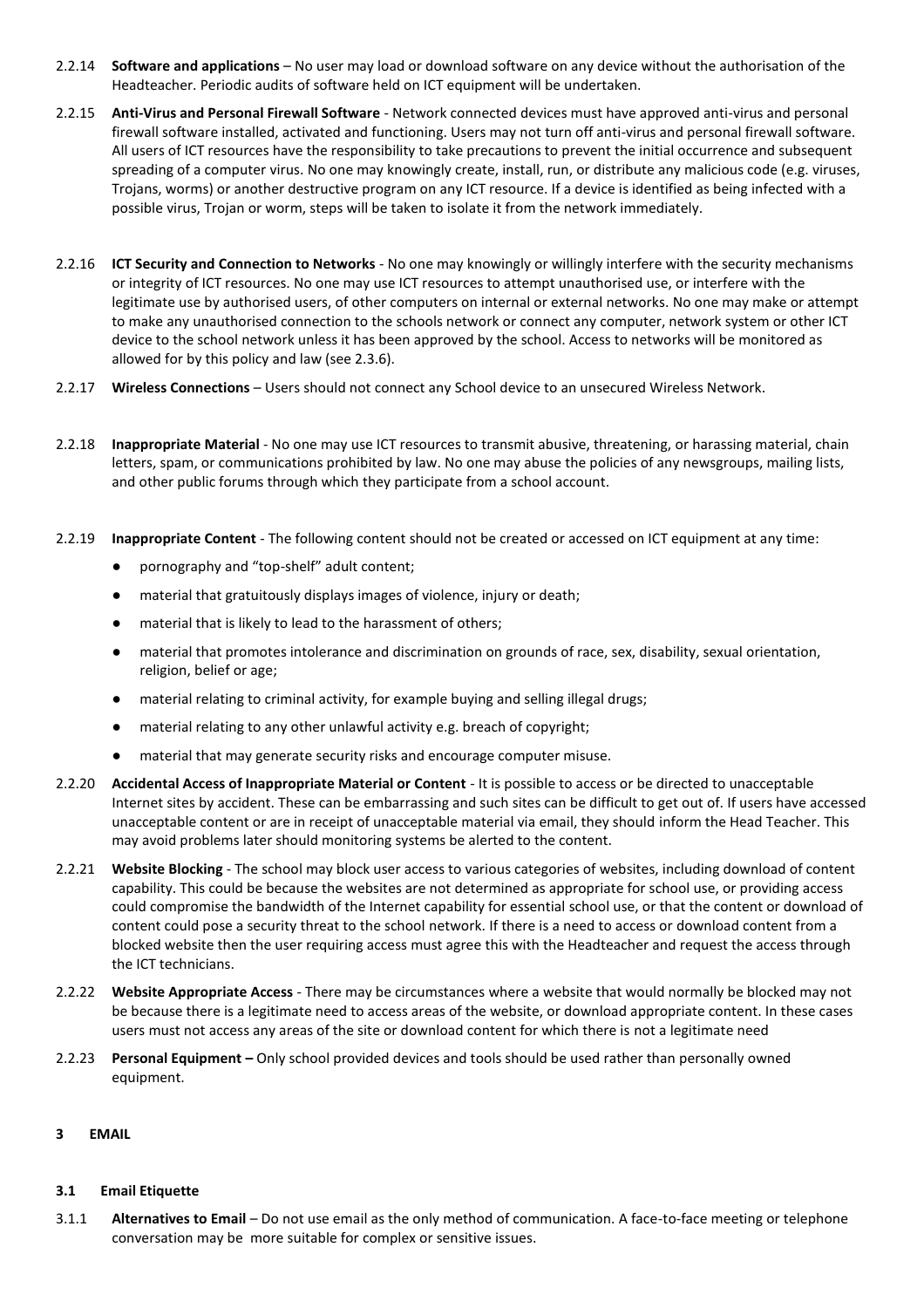- 3.1.2 **Numbers of Emails –** People can feel overwhelmed by the number of emails they receive. Keep the use of email to a minimum.
- 3.1.3 **Proper English** Maintain a concise, professional standard of communication using a standard font, proper grammar and make use of automatic spell checkers to ensure high standards are displayed.
- 3.1.4 **Freedom of Information Act**  any emails sent from a school email address could be made public under an FOI Act request. It is important, therefore, to include only facts and evidence-based opinions and to consider the consequences of any communication being made public.
- 3.1.5 **Personal and business content –** avoid mixing personal and business content within the same email.
- 3.1.6 **Email distribution**  Only distribute emails to colleagues or pupils who need to receive it. Avoid Reply to All unless genuinely needed. Avoid blind copying (bcc) unless sending to a large distribution list when it is both appropriate and necessary to hide individual email addresses to protect privacy. Users may only send emails to all parents or pupils if authorised to do so by the Headteacher.
- 3.1.7 **Email response –** do not assume a sent email has been read. Where possible, reply to emails promptly. Do not request "read receipts" by default.
- 3.1.8 **Large emails**  avoid sending emails with large attachments. It is better to upload such attachments to Google Docs and share them with colleagues as this avoids filling the recipient's mailbox.
- 3.1.9 **Mailbox Management –** Users are responsible for managing and deleting emails and maintaining email folders to ensure that mailboxes do not become full.
- 3.1.10 **Out of Office Messages –** Users who will not be using their email accounts due to absence should set a short out of office message and remove it immediately upon their return. Alternative contact details should be provided. Personal details about the reason for absence should not be included.
- 3.1.11 **Email Disclaimers –** Users should include a statement in email footers as follows:

*"Emails sent to and from this school will be monitored in accordance with the law to ensure compliance with policies and to minimise any security risks.* 

*The information contained in this email and any of its attachments may be privileged or confidential and is intended for the exclusive use of the addressee. Any unauthorised use may be unlawful. If you receive this email by mistake, please advise the sender immediately by using the reply facility in your email software."*

## **3.2 Legal Liability and Misuse of Email**

- 3.2.1 **Formal language –** Emails could commit the school to an agreement with parents, suppliers and other third parties, or provide evidence of harassment, defamation, libel and discrimination if worded incorrectly. The same care should be taken with them as with a formal letter.
- 3.2.2 **Personal Email Accounts –** Staff must not use a personal email account to send or receive school business emails. School accounts must not be set to forward automatically to a personal email account, although personal email accounts can be set to forward to a school account, although the school account has limited storage capacity and personal emails may have to be deleted if it fills up.
- 3.2.3 **Staff Emailing Pupils –** Staff must only email pupils or parents where there is a school need to do so.

#### 3.2.4 **Users must not:**

- Use a false identity in emails nor use email for the creation or transmission of anonymous messages;
- Create emails, or alter a message and then forward it, with the intention of deceiving a recipient;
- Create, transmit, or forward any illegal, offensive, obscene or indecent images, data or other material, or any data capable of being resolved into obscene or indecent images;
- Create, transmit or forward material that is designed or likely to cause annoyance, inconvenience or needless anxiety;
- Create, transmit or forward material that is designed to or would conflict with the school business or undermine the school in any way;
- Create, transmit or forward emails containing staff, pupil or family personal information or information that is sensitive, to a personal or non-work email account of to a work email account where the recipient does not require it for legitimate use.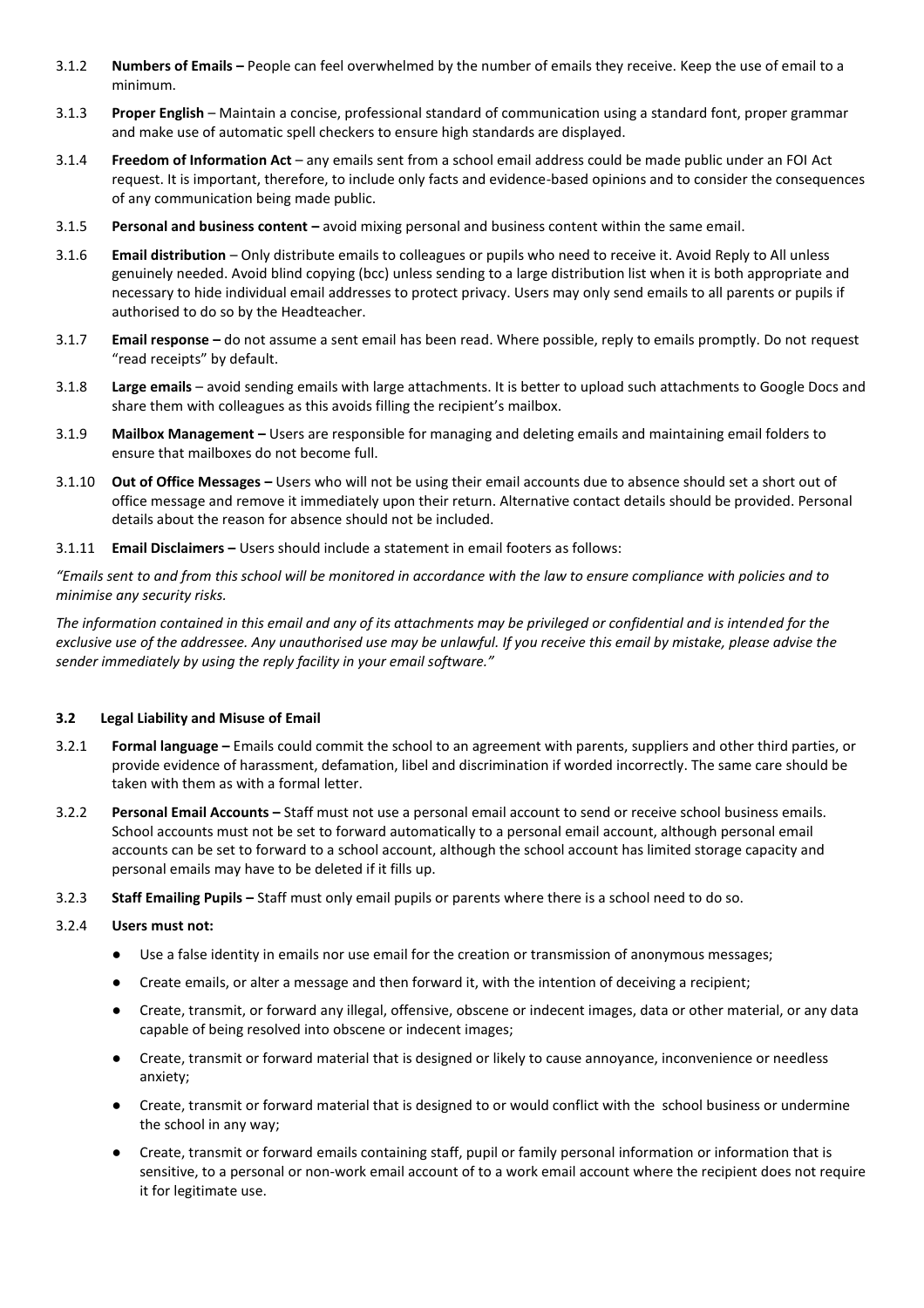#### **3.3 Information Security, Viruses, Spam and Email Monitoring**

- 3.3.1 **Temporarily Away From Desk –** Staff and pupils must log out from or lock their PC when temporarily away from their desk to prevent unauthorised use of email accounts irrespective of location (home or school).
- 3.3.2 **Suspicious Activity –** Do not open any email from an unrecognised source or emails that have dubious or missing subject lines. Do not open unsolicited email attachments unless sure of the source. Disable the preview panel to minimise the risk of opening an infected email. Report any suspicious activity to the Headteacher or ICT support.
- 3.3.3 **Forwarding emails –** Never send or forward chain email messages or virus warnings. The vast majority are bogus and they waste time and network capacity. Do not forward material via email in breach of copyright.
- 3.3.4 **Inspection of email records –** Users must comply with a request from the Headteacher, or delegated authority, to inspect email records and/or to print out items relevant to a particular individual, case or subject. This will only be requested when required under the Data Protection Act, the Freedom of Information Act, as allowed for in section xxxx, or for other legitimate school business reasons. Deletion of emails by staff following such a request may be a criminal offence.
- 3.3.5 **Automatic Email Monitoring –** The school's email system will apply automatic message monitoring, filtering and rejection systems as appropriate and deny transmission or receipt of messages with content that represents a threat to the ICT network or is unacceptable in terms of this or other policies. Users granted administration privileges may examine messages placed in quarantine, and forward or delete them as appropriate.

#### **4 PERSONAL USE AND PRIVACY**

- 4.1.1 **Limitations of Personal Use** In the course of normal operations, ICT resources are only to be used for school purposes. The school permits the personal use of ICT facilities and email services by authorised users subject to the following limitations:
	- Personal use must be in the user's own time and must not impact upon the school efficiency or costs;
	- The level of use must be reasonable and not detrimental to the main purpose for which the facilities are provided;
	- Personal use must not be of a commercial or profit-making nature;
	- The school's email system must not be used to send emails including adverts, sponsorship requests, appeals or details of events not supported by the school;
	- Personal emails should be stored in a suitably marked folder in the user's inbox;
	- Personal use must not be of a nature that competes with the business of the School or conflicts with an employee's obligations;
	- It must not involve attempting to access the categories of inappropriate content in 2.2.19, even on a network outside school;
	- Personal use must not bring the school into disrepute.
- 4.1.2 **Examples of Acceptable Personal Use** Examples of acceptable personal use of ICT include online banking, shopping, learning activities, social networking (within the guidelines in section xx), access to news and weather websites and the use of software and email applications for personal organisation or charitable and other non-profit making activities.
- 4.1.3 **Recording and Inspecting Information** Within the terms of the Data Protection Act 1998, Human Rights Act 1998 and the Telecommunications (Lawful Business Practice) (Interception of Communications) Regulations 2000, the School may record or inspect any information transmitted through or stored in its computers, including e-mail communications and individual login sessions, without notice when:
	- There is reasonable cause to believe the user has violated, or is violating this policy, or any guidelines, or procedures established to implement this policy;
	- An account appears to be engaged in unusual or unusually excessive activity;
	- It is necessary to do so to protect the integrity, security, or functionality of ICT resources or to protect the School from liability;
	- Establishing the existence of facts relevant to the business;
	- Ascertaining or demonstrating standards which ought to be achieved by those using the ICT facilities;
	- Preventing or detecting crime;
	- Investigating or detecting unauthorised use of ICT facilities;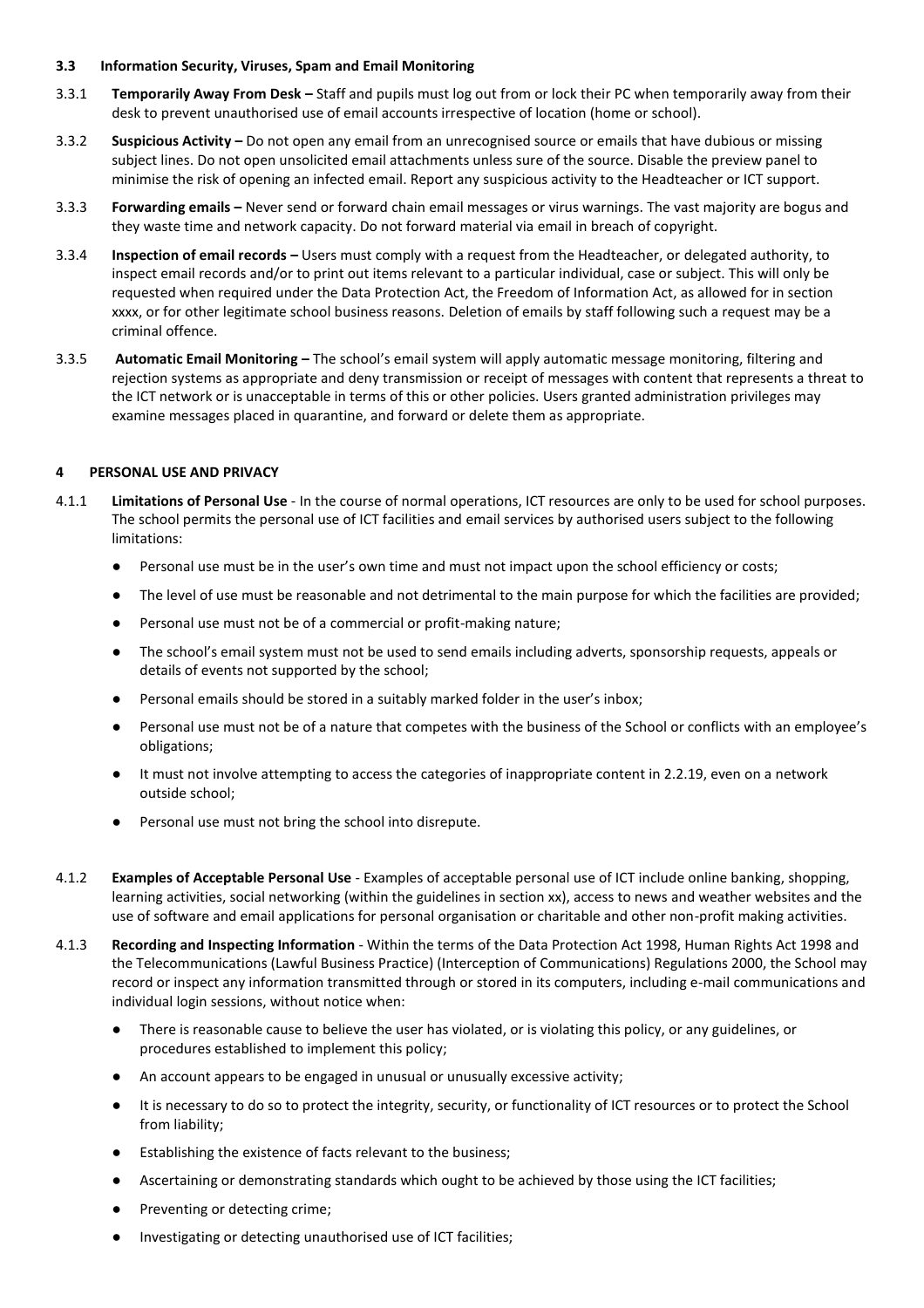- Ensuring effective operation of ICT facilities;
- Determining if communications are relevant to the business (for example, in the last resort where an employee is off sick or on holiday and business continuity is threatened);
- It is otherwise permitted or required by law.
- 4.1.4 **Monitoring** Any necessary monitoring will be carried out in accordance with the Information Commissioner's Office (ICO) *Code of Best Practice on Monitoring Employees*.
- 4.1.5 **Violation of this Policy** Where an individual has reasonable cause to believe that another user has violated, or is violating this policy, or any guidelines, or procedures established to implement this policy then they shall in the first instance inform the Headeacher for investigation under the school's policies and procedures. In certain circumstances the checks may necessitate the immediate suspension of the user's access to the School Network, ICT resources, ICT systems and applications in order that any potential evidence is not compromised.

## **5 DATA**

- 5.1.1 **Managing Data** Users responsible for managing data should follow best practice. This includes specifying and taking appropriate measures to secure data from unauthorised access during normal working processes, in transit, when in storage or in the possession of third parties.
- 5.1.2 **'Sensitive' or Protectively Marked Data** Where the user is accessing a system showing 'sensitive' data then the screen must not be easily readable by anyone other than the logged-in user. Workstations and screens shall be arranged to ensure that the screen is facing away from the line of sight of any visitors.
- 5.1.3 **Personal Documents and Folders** Personal documents and folders regarded as "personal" must be clearly titled to reduce the risk of administrators inadvertently viewing private, non-work documents. Personal documents and folders must be deleted from the School systems as soon as possible.
- 5.1.4 **Printed Material** Users must securely store or destroy any printed material.
- 5.1.5 **Movement of Data and Records** Users must not remove information (data and records both electronic and paper) from School premises without appropriate approval.

#### **6 MOBILE PHONES, PHOTOGRAPHS AND INSTANT MESSAGING**

6.1.1 **Numbers** – Staff should not give their home telephone number or their mobile phone number to pupils or parents/carers, unless this has been authorised for a specific purpose by the Headteacher. They should not use pupils' mobile phone numbers to communicate with pupils unless specifically authorised by the Headteacher for school business.

#### 6.1.2 **Photographs** –

- Photographs and videos of pupils must not be taken on personal mobile devices.
- Only school cameras are to be used to take photographs and videos in school.
- No personal cameras are to be used without the written permission of the Headteacher.
- Photographs must be stored on the school network or the school's online photo account (Picasa). They may only be downloaded onto hard drives for the completion of a school project and must be deleted when complete.
- Voluntary helpers and parents must not take photographs on their own cameras during school trips.
- Students and work experience students must not take photographs without the written permission of the Headteacher.
- 6.1.3 **Electronic communication with pupils**  staff must only use school accounts to communicate electronically with pupils and only for approved school purposes, eg. Homework.
- 6.1.4 **Instant Messaging**  staff may not communicate with pupils by instant message unless this is part of a lesson.